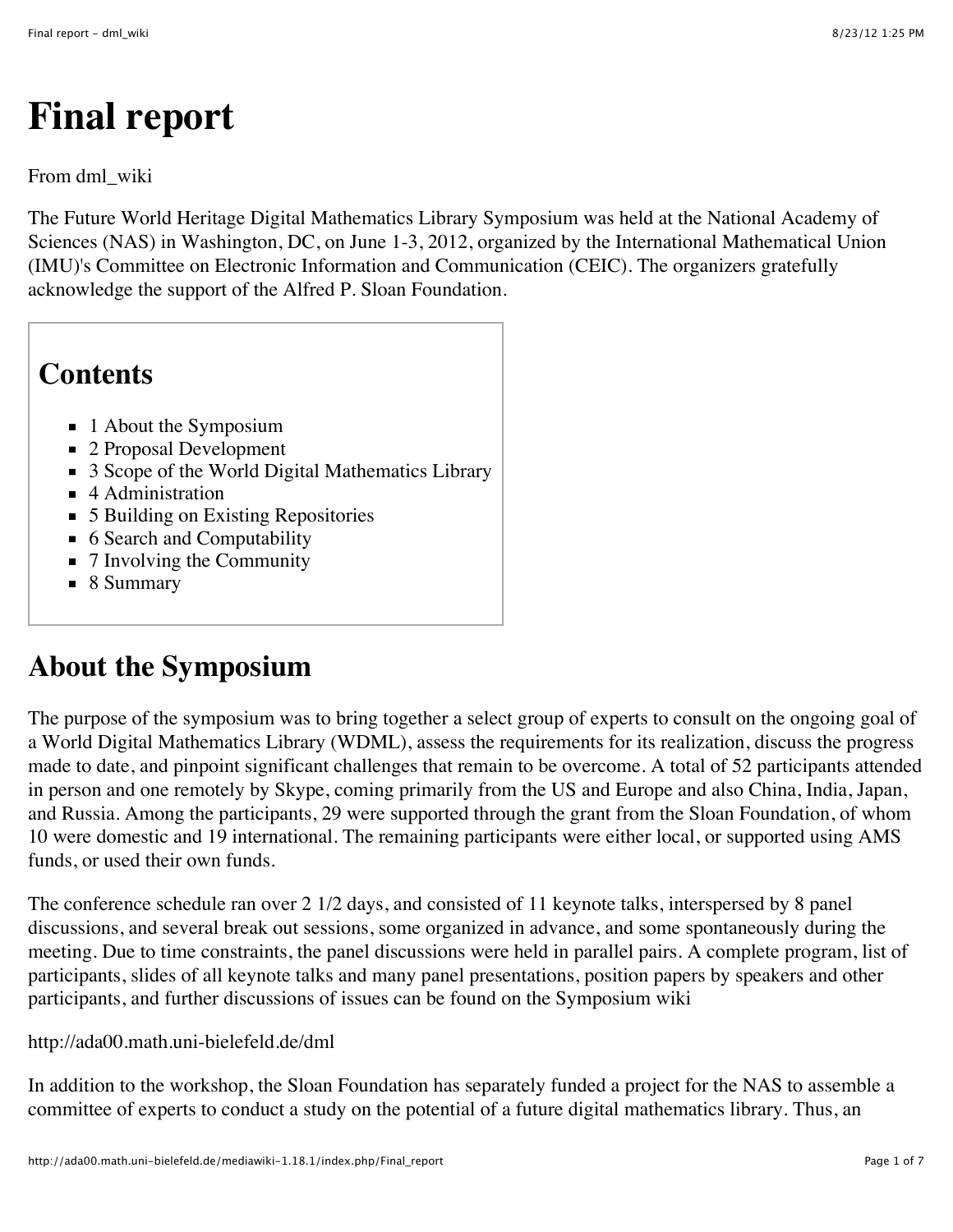important goal of the meeting was to provide the recently formed NAS committee with a foundation upon which to base its forthcoming deliberations.

### **Proposal Development**

The first and most important conclusion shared by all participants is the need to maintain momentum now that there is renewed interest and enthusiasm for the WDML. Participants left the meeting mostly convinced that some version of a World Digital Mathematics Library can be achieved within a reasonable time frame. Right now, there exists an exceptional window of opportunity, with several key people prepared to volunteer their time and expertise to furthering the project. But it is not clear how long such an opportunity will last, and hence there is a pressing need to act quickly and decisively. However, to move forward, a variety of critical and challenging issues need to be addressed, with secure funding being a primary consideration. One danger is that the decision making processes of many funding agencies, particularly in the US, are so ponderous that momentum is lost as each new phase is being preplanned and justified. Thus, support from a variety of sources, including government granting agencies, foundations, the UN, professional societies, as well as institutions and libraries, should be explored.

An important initial step is to come up with realistic (rough) estimates of the overall size of the task. These will, of course, depend on the envisioned scope of the project, and include estimates of the overall size of the literature, of what has already been digitized, of the projected expenses, and of the required number of paid staff and volunteers. The funding requirements of both phases of the project — establishing the WDML and then sustained maintenance and upgrading of the system — need to be realistically assessed.

## **Scope of the World Digital Mathematics Library**

Perhaps the most critical topic of discussion, and the biggest cause of disagreement, is in specifying the overall scope of the WDML. At its most expansive, such a library should contain "all" of the world's mathematics in an open, freely accessible, and searchable form. Beyond the question of what "all mathematics" actually encompasses, assembling a comprehensive collection immediately runs into tricky, unresolved copyright issues involving more recently published material, along with the current controversies and dramatic changes resulting from the internet revolution in publishing. In contrast, a less visionary, but more realistic and achievable goal would be to develop a World Heritage Digital Mathematics Library (WHDML), which concentrates on the freely available classic literature, incorporating material that is out-of-copyright or copyrighted but freely accessible, as well as, possibly, orphaned works. Such a WHDML would then serve as a prototype, a testing ground, and a foundation for any eventual broader WDML project.

Thus, the principal challenge is to reconcile development of an initial project of manageable size and scope with the grand vision of an all-encompassing WDML. A realistic strategy would be to formulate an overall plan that starts with the classical mathematical corpus, but includes mechanisms and capabilities for expanding the scope as required. Decisions will have to be made as to what to include, i.e. what qualifies as "mathematics", but these can be left up to individual content providers, perhaps softly regulated by setting good practices. (The same issue is continually dealt with by Math Reviews and Zentralblatt MATH (zbMATH), and the WDML can take advantage of their experience.) In this vein, one question is whether statistics, mechanics, and other close physical applications should be included, especially in view of how these subjects were so closely intertwined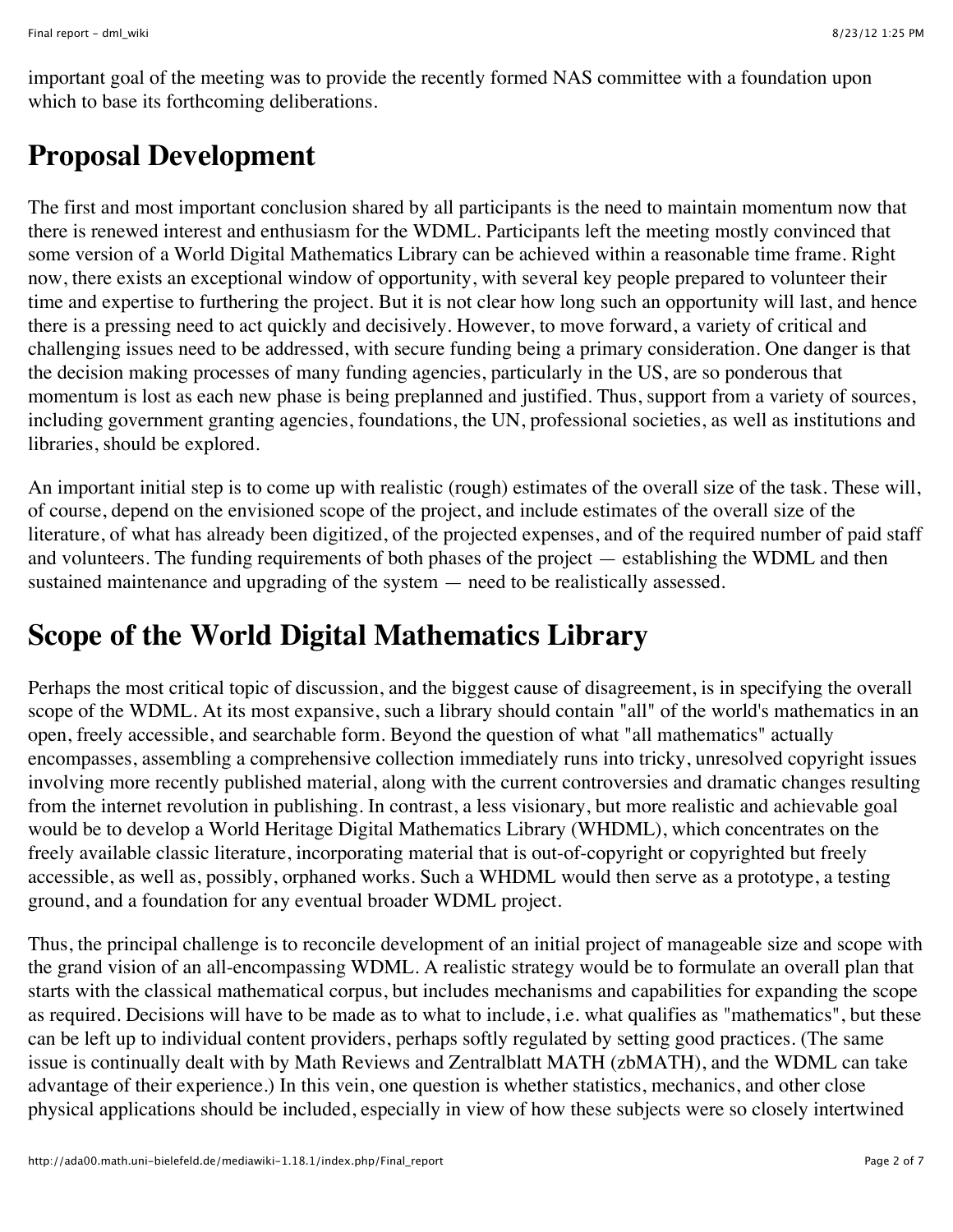during the classical period of development of mathematics. For the initial project, the main emphasis should be on assembling archival journal articles, say by designating a set of primary historical mathematical journals. Books that are not copyrighted should also be included, since they focus and condense math knowledge; estimates are that these form around 5% to 10% of the total corpus. A potential challenge to the heritage library is how to prevent re-copyrighting of digitized versions of publicly available material.

While the core is being identified and assembled into a usable form, the content growth process must also be addressed. Indeed, it is essential that any initial WHDML be designed so that it can be extended and broadened, allowing additional mathematical material to be successively and straightforwardly incorporated into the corpus. As the library expands through further digitization and incorporation, it should also include heritage mathematics from other traditions and regions (e.g. India, China, Egypt, Arab/Persian, etc.) During this development phase, it will be a continual challenge to resolve the tension between the use of the heritage literature as a limited testing ground for a prototype WDML, versus the need to also include more recent mathematics to maximize the utility of the library to working mathematicians, whose references can include classic literature from the nineteenth century and earlier, modern journal articles, books and text books, newly posted arXiv preprints, conference proceedings, theses, historiography, personalia, collected works, and even modern forums such as math blogs, MathOverflow, social media, etc.

### **Administration**

The symposium debated the type of administrative structure that would be required to bring the WDML (or WHDML) into existence. Most came to the conclusion that the optimum would be a consortium controlled by the international mathematical community, with a full time salaried executive to oversee the project, along with a dedicated staff. While many of the tasks can be delegated to committees consisting of community volunteers and smaller stakeholders, it is essential that the project be headed by a director whose job depends directly upon its success. As the premier international mathematics organization, the role of the IMU as a potential umbrella organization needs to be clarified. One option would be that the IMU appoint a governing board, containing academic, non-commercial, and commercial participants (such as Google, Microsoft, Wolfram, mathematics publishers, etc.), which in turn appoints the WDML director and staff, and to whom they report. One issue that needs to be addressed is to what extent the board would also be responsible for soliciting funding, setting priorities, and allocating resources among the different repositories, versus adopting a more decentralized model for funding and resource development. Further, while there is a need to be aware of the legal implications of a WDML, these must not be allowed to impede current progress. As part of the charge to the WDML consortium, there must be an agreed upon and realistic set of milestones and a timeline for achieving them. While much of the work can be done locally and through online collaboration, there will also be a need for regular general symposia, specialized workshops, and technical meetings. The proposed infrastructure will require significant start-up funding, along with a modest, but absolutely indispensable, long-term income stream for maintaining, sustaining, and upgrading the system.

There was a strong consensus that the underlying structure of the WDML be distributed and decentralized, and easy for the community to contribute to. Curating and maintaining material will depend on volunteers taking ownership of pieces of the library, similar to people "owning" Wikipedia pages, while making their content available with an open license for reuse. Archiving and support for long term preservation of the electronic files is essential, as hardware, software, computing and storage capabilities, and protocols will evolve: in other words, the WDML must be "future-proof". Individual DMLs and repositories should be interconnected through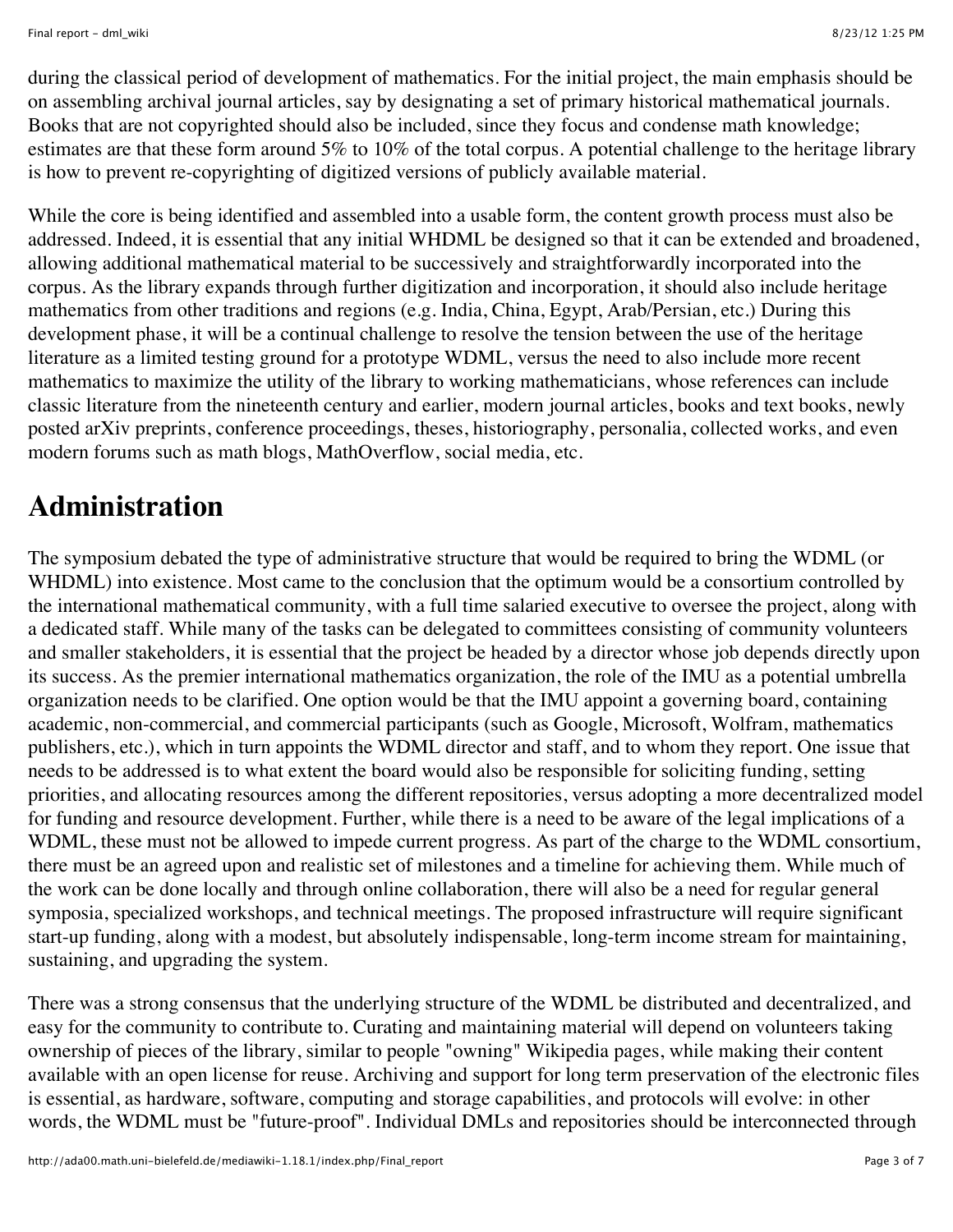seamless navigation, efficient search, and additional features, based on the needs and desires of the community. In this manner, the consortium can concentrate its efforts on two main activities:

- 1. formulating and encouraging the adoption of detailed "best practice" recommendations for distributed archiving and publication of digitized material with both primary text data and metadata that is machinereadable;
- 2. creating and maintaining a central index for all digitized mathematics material and applications (search, linking, computability, classification, etc.) that are developed by the community in order to access and make use of the corpus.

While the mathematics community must be responsible for the eventual WDML, it will be essential for the consortium to make use of the expertise, experiences, and advice of professional librarians, archivists, information technologists, and commercial publishers and companies involved in building other forms of digital repositories and libraries, while in turn offering mathematical perspectives and tools that can be adapted to other digital libraries.

The consortium will need to develop a basic service platform based on the aggregated content, that is simply and transparently designed so that non-technophiles can easily access and use the material. This in turn will allow other parties, including academic, open source, and commercial developers to design software and applications that will enhance and extend the basic foundation maintained by the WDML consortium. For this and many other reasons, the entire infrastructure needs to be completely open, including the digital data, the metadata, the search algorithms, and all code that forms the core of the WDML, and also open in its extensibility, thereby inspiring the mathematical community, as well as software engineers and programmers, to develop additional applications and services. To foster and accelerate the development, there would be great advantage from having the key review journals (e.g., Math Reviews and Zentralblatt MATH) open their nonproprietary bibliographic metadata to the WDML to incorporate and build on what has already been accomplished. This should be accomplished by appropriate data exchange between the databases of the reviewing journals and the central WDML index. While both commercial and non-commercial agents should be able to develop their own enhancements and applications over WDML data, the licensing of this data must enable the corpus to be freely accessed and available to everyone, especially academic and non-profit users, while preserving the rights, if any, of content owners. It is extremely important that the project be a truly World DML, implemented in such a manner that the developing world will benefit from it at least as much as countries with established scientific, mathematical and computing infrastructure. Services, applications, and enhancements should be offered which make it attractive for institutions, libraries, and even commercial publishers to provide their digital content to the WDML under well defined conditions, that includes a commitment to open access.

#### **Building on Existing Repositories**

Since the initial calls in the late 1990's for the establishment of a WDML, a large fraction of the historical literature has now been digitized, and is in principle available in a large variety of locations. The WDML consortium will need to motivate even more organizations to digitize and publish the mathematical material in their possession, so that the community can access it, index it (initially through general purpose search engines), process it, evaluate it, etc. However, even with what is currently available, there are still a host of obstacles and barriers that hinder finding, accessing, interlinking, and searching the extant material. There is a critical need to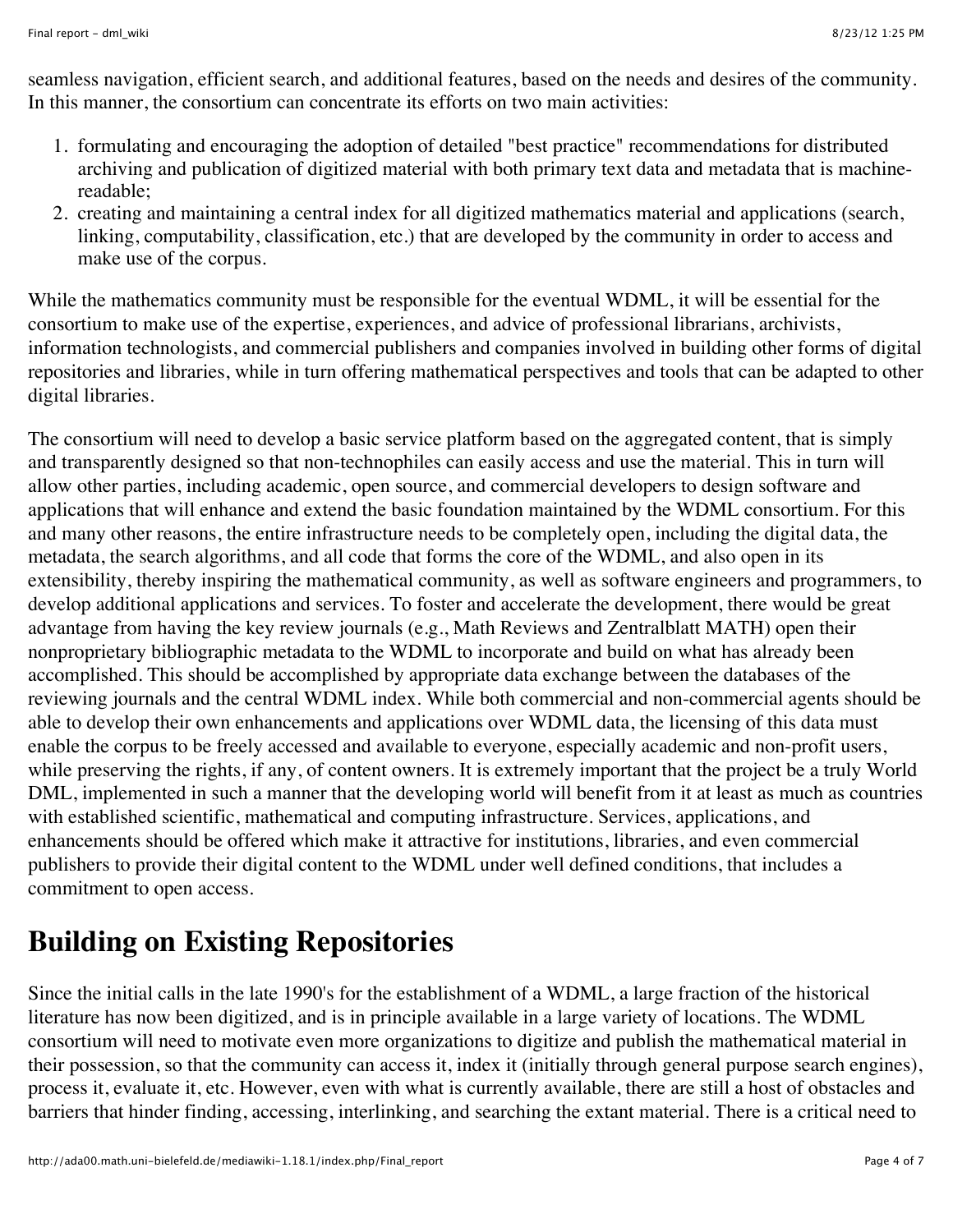assemble content that is currently scattered and hard to locate, and then develop basic search, interlinking, and referencing capabilities that builds on the existing online corpus of heritage material. A significant challenge is that the existing digital repositories employ a variety of file formats, and different standards for data and metadata, which are, moreover, not stable over time. Then a principal task of the WDML consortium will be to develop a set of standards, protocols, and application programming interfaces (APIs) that will allow distributed math content providers to interoperate.

Thus, prior to the establishment of a WDML, an initial step will be to set up and maintain a comprehensive registry of all the existing mathematics literature (books, journals, preprints, etc.) that is available online. (A prototype is Ulf Rehmann's page on "Retrodigitized Mathematics Journals and Monographs", [http://www.math.uni-bielefeld.de/~rehmann/DML/dml\\_links.html,](http://www.math.uni-bielefeld.de/~rehmann/DML/dml_links.html) which currently contains links to 4608 digitized books and 576 digitized journals/seminars.) Such a comprehensive registry would, at the very least, enable the user to easily access the material that is already available online, which, even today, presents a significant challenge. The registry can also point to copyrighted material that is available on the web, thereby at least letting people know how (i.e., under what conditions) they can access such material, irrespective of whether such material is eventually incorporated into an open access WDML. The registry would also serve as a focal point for digitizing and collecting additional material, for demonstrating how to integrate the available corpus, and thus for starting to build the WDML. The following step is to assemble a comprehensive open list of article metadata, thereby fostering the design of search and indexing applications. Openness is key throughout, in order that the quality and scope can, at each stage, be controlled by the math community.

During the symposium, the existing European Digital Mathematics Library (EuDML) was often cited as a prototype for building a truly global DML. Consequently, the question of whether such a WDML is feasible is, in principle, resolved. The eventual WDML can capitalize on the accumulated expertise and accomplishments of the project EuDML. One potential strategy would be to merge and extend the EuDML with an as yet unrealized US-DML, as well as include heritage material from other countries, such as Australia, Canada, China, India, Japan, Korea, Russia, etc., in order to form the core of the WDML.

# **Search and Computability**

An essential feature of a WDML is that it include basic search capabilities, which can then be supplemented by more sophisticated search algorithms. Computability, which was discussed in depth by the participants, remains controversial, with some enthusiastic proponents and others quite skeptical that a system (e.g. one modeled on Wolfram Alpha) can be of genuine use to the working researcher. On the other hand, search and computability are not independent since powerful search tools must carry out computations in order to find/select relevant material.

For the heritage literature in a WHDML, sophisticated search processes will require multilingual and multicultural mathematics dictionaries and thesauri, including mechanisms for dealing with the dynamic and culturally-specific changes in terminology, concepts, notation, rigor, etc. This will require extending the existing MSC classification scheme, keywords, and possibly reviews to historical texts, perhaps eventually leading to an advanced automatic classification of mathematics. Currently, the field of mathematical search and computability is progressing rapidly. While the development of sophisticated search algorithms may require input from computer scientists, to be of value to the WDML, they must ultimately be tailored to mathematics, and constitute a significant improvement on existing general-purpose search engines.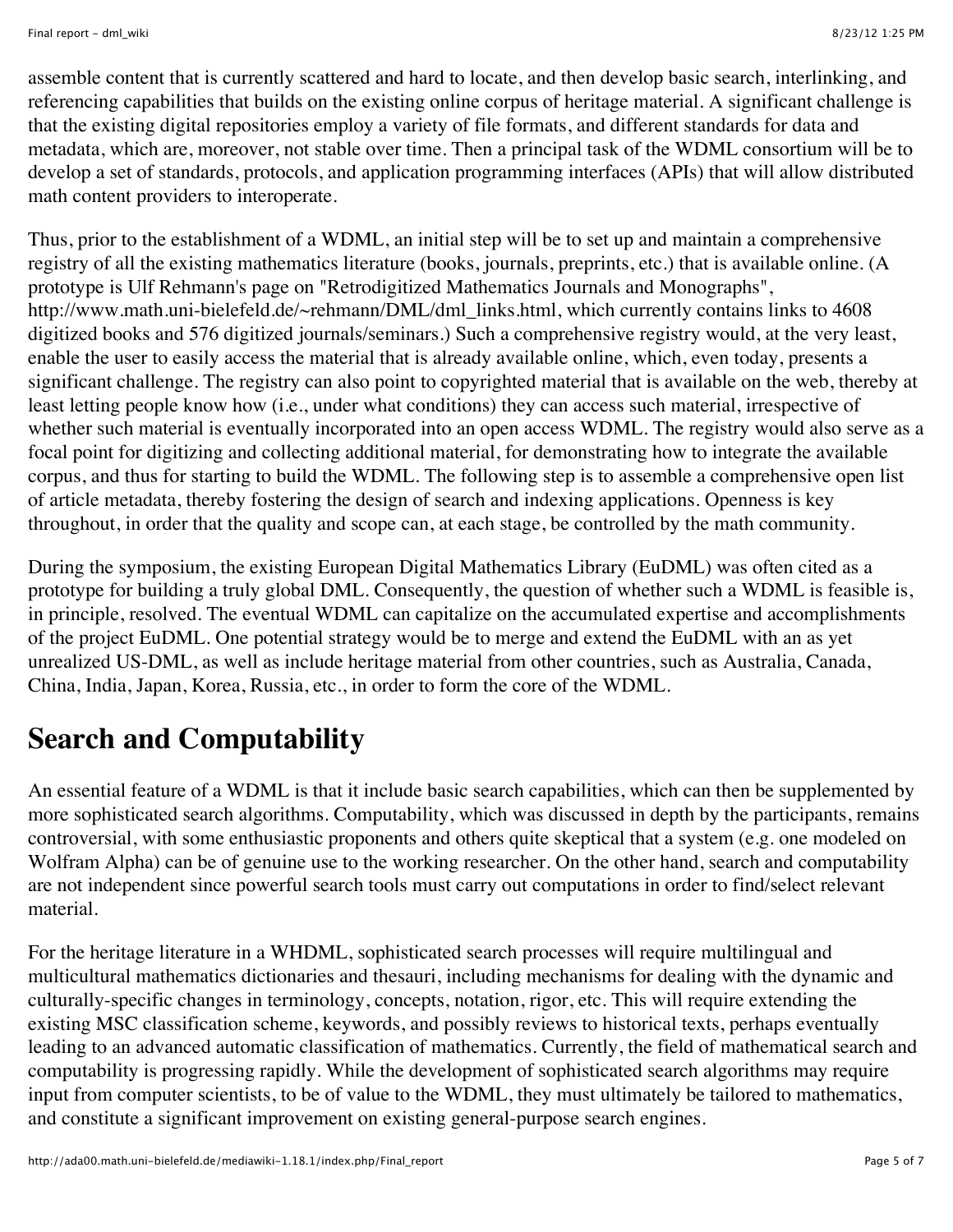Two other important issues:

- 1. Develop an open system of Name Authority Files that is, assigning unique author identifiers, so an author's list of publications can be created automatically and correctly from metadata maintained by diverse curators; such a system would integrate and extend the systems already created for this purpose by MathSciNet, zbMath, OCLC, Microsoft, and the broader ORCID initiative.
- 2. Equip the central WDML index with some form of citation resolver, to form the basis for interlinking of the literature. This tool should integrate with CrossRef, the DOI resolver founded and directed by publishers, with the MRef tool provided by MathSciNet and a similar lookup tool of zbMATH, with indexing and search services provided Google Scholar, Microsoft Academic Search, and with whatever other services may enhance the value of WDML content by linking to related information.

Mathematical document collections can also be enhanced by automated added-value services like definition lookup, prerequisites explanation, or notation adaption, once the deep semantic structure of documents is explicitly marked up. Work is under way in the "Mathematical Knowledge Management" community for developing markup systems, algorithms, and tools that can provide information access at a level that previously only humans could provide (after understanding the documents), leading to "active documents" in semantic document collections. The assembly of a historical corpus of semantically marked-up documents holds the promise of providing access to mathematical knowledge beyond the "one-brain-barrier", e.g. discovering longrange correspondences that remain undiscovered, since no human has studied both subjects to notice structural similarities. The driving vision is to explore to what extent technology can facilitate new mathematical research, in a manner that goes well beyond merely providing linking and pdf delivery of material.

## **Involving the Community**

Ultimately, while certainly of interest to archivists, librarians, and historians, the most important measure of success will be that the WDML/WHDML be actively used, appreciated, and publicized by working research mathematicians, as well as researchers in other scientific disciplines. The WDML consortium, along with the IMU and other involved parties, need to rouse the broader math community, its professional societies and the academies, to enthusiastically support and promote the establishment of a WDML. The realization of a WDML or WHDML has the potential to serve as an exemplar of what can be accomplished for science and for the world at large. Publicity from leading mathematicians, as well as favorable postings on key mathematics blogs, will play an important role in this campaign. The IMU and the WDML consortium should investigate the opportunities and obstacles to building a supporting community, thereby identifying those with time, energy, and financial resources to devote to the project.

## **Summary**

In summary, there is a tremendous opportunity right now to make significant progress on achieving the highly anticipated goal of a WDML within a reasonable time frame. There is a pressing need to enthusiastically and without delay build on the renewed momentum sparked by the IMU/NAS symposium and the support of the Sloan Foundation. Progress will require understanding and addressing the important issues and challenges, which include:

• Organization structure